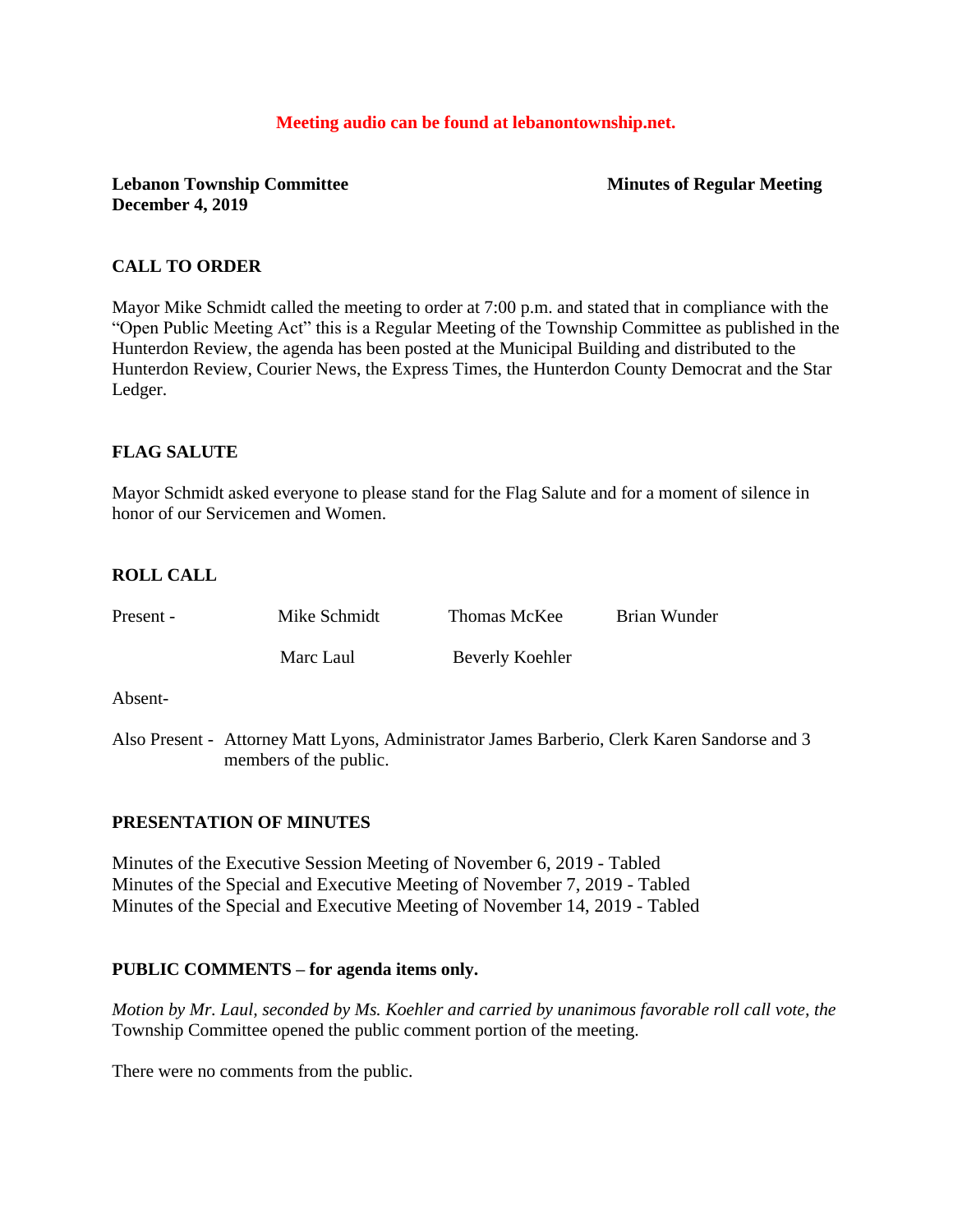LTCM 12/04/2019 Page **2** of **14**

*Motion by Mr. Laul, seconded by Mr. McKee and carried by unanimous favorable roll call vote, the* Township Committee closed the Public Comment portion of the meeting.

## **ORDINANCE**

### **Public Hearing – Ordinance 2019-08**

Mr. Wunder and Ms. Koehler raised questions on several items and Mayor Schmidt and Attorney Lyons provided clarifications. The Committee decided to make the following amendments.

Motion by Ms. Koehler, seconded by Mr. McKee and carried by unanimous favorable roll call vote, the Township Committee accepted the following changes to Ordinance 2019-08, Section 72-2 be revised, just below the title portion, to include (For members of PBA 386 and CWA 1040, see Section 72.5), Section 72-2-B be changed so that "option of receiving in lieu of" be changed to "option of receiving pay in lieu of", with the second pay being excised, that all references to PBA Local 188 be revised to PBA Local 386 and that Section 72-6-A be revised so that it references Section 72-2-F.

*Motion by Mr. McKee, seconded by Mr. Laul and carried by unanimous favorable roll call vote, the* public hearing for Ordinance No. 2019-08 was opened.

There were no comments from the public.

*Motion by Mr. Laul, seconded by Mr. McKee and carried by unanimous favorable roll call vote, the* public hearing for Ordinance No. 2019-08 was closed.

*Motion by Mr. Laul, seconded by Mr. McKee and carried by favorable roll call vote, the Township* Committee adopted Ordinance No. 2019-08 as written below. AYES: Laul, Koehler, McKee, Schmidt NAYS: Wunder

## TOWNSHIP OF LEBANON, COUNTY OF HUNTERDON ORDINANCE NO. 2019-08 AN ORDINANCE AMENDING CHAPER 72, OF THE CODE OF THE TOWNSHIP OF LEBANON, COUNTY OF HUNTERDON, STATE OF NEW JERSEY

WHEREAS, the Township of Lebanon is desirous to update its Municipal Code pertaining to Personnel Policies to conform with the laws of the State of New Jersey.

NOW, THEREFORE, BE IT ORDAINED, by the Mayor and Committee of the Township of Lebanon, in the County of Hunterdon, that the Municipal Code of the Township of Lebanon pertaining to Personnel Policies, is hereby amended and supplemented as follows: § [72-1 Short title.](https://ecode360.com/6916482#6916483) 

This chapter shall be known and may be referred to by its short title, which is "The Salary Policy and Benefits Ordinance."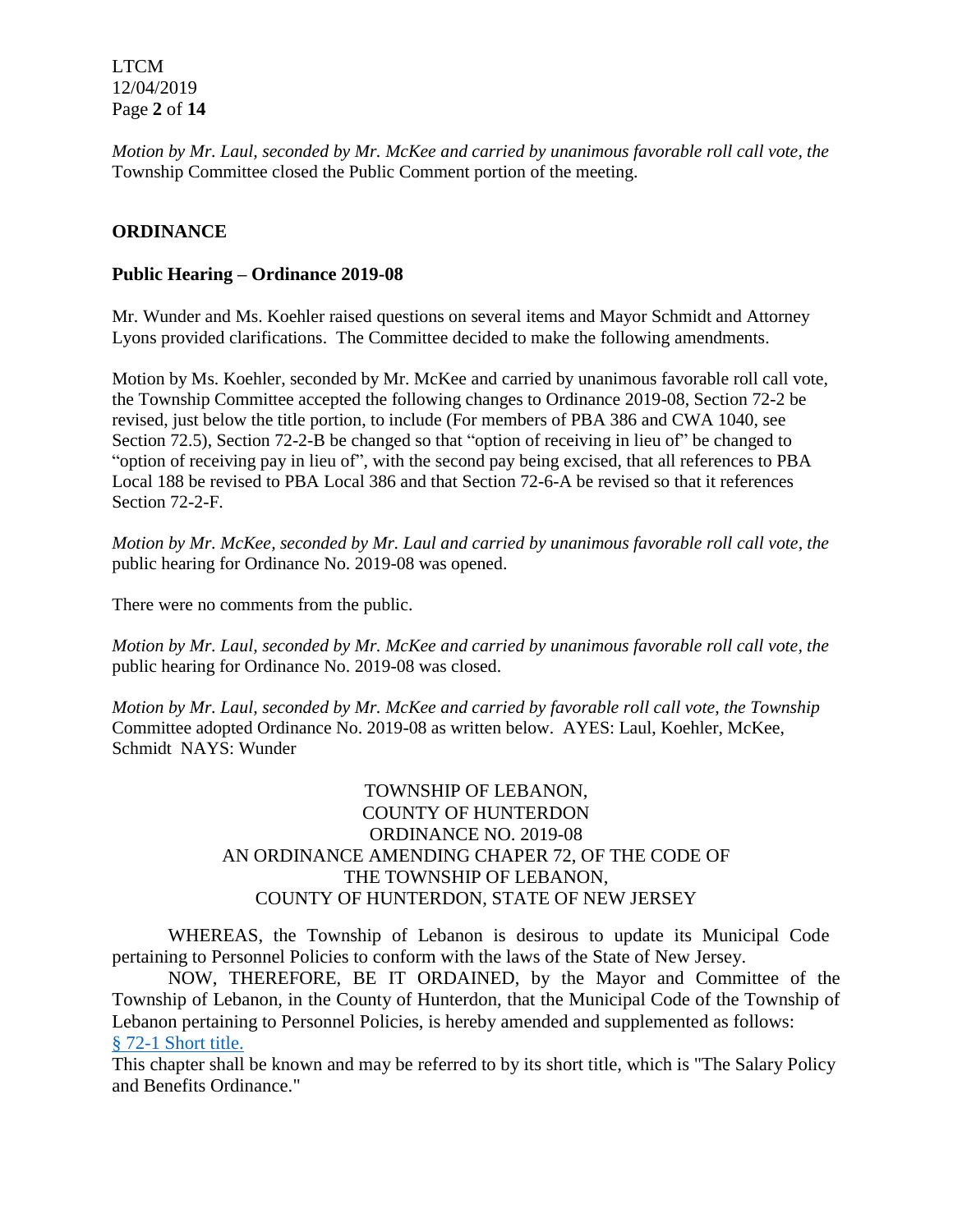LTCM 12/04/2019 Page **3** of **14**

§ 72-2 Benefits.

(For Members of PBA 386 and CWA 1040, see § 72-5)

Full-time employees shall be entitled to the following benefits:

Full family coverage under the State Health Benefits Program at the tier provided under the CWA Contract and the associated Prescription Plan. The employee has the option to keep the base Plan or to choose a higher or lower tier plan, but must pay the additional premium or receive credit, as the case may be. The employee is responsible for a share of monthly premium and all deductibles and co-pays as described in the then currently applicable CWA Contract.

- 1. Employees who meet the requirement for opting out of this coverage who elect to opt out of this coverage shall be entitled to the maximum opt-out payment permitted by New Jersey law.
- A. Workers Compensation and Non-Work Disability benefits equal to the benefits provided in the then currently applicable CWA Contract, including all associated requirements (i.e., use of sick days or other leave) and employee costs.
- B. One week paid vacation after one year of service; two weeks paid vacation after two years of service; three weeks paid vacation after five years of service; and four weeks paid vacation after 10 years of service. Vacation leave shall accrue effective January  $1<sup>st</sup>$ . An employee shall have the option of carrying over up to ten vacation days into the following year, but no further. An employee, who is a CWA member, shall also have the option of receiving pay, in lieu of vacation, in accordance with the then applicable CWA Contract. Employees who are not members of CWA, shall be entitled to receive pay in lieu of vacation to a maximum of one week.
- C. A maximum of ten days paid sick leave each year with the right to carry over up to 30 additional days of unused sick leave from prior years of service. Employees must submit a Doctor's Certification for three consecutive days of sick leave. Unused sick days have no cash value.
- D. Four personal days. Personal days have no cash value and cannot be carried forward.
- E. Bereavement days. Each employee shall be allowed time off, from the date of death until the day of burial (seven days maximum), in the event of the death of that employee's spouse or domestic partner, father, mother, grandfather, grandmother, son, daughter, brother, sister, grandchild, father-in-law, mother-in-law, son-in-law, or daughter-in-law. For an uncle, aunt, nephew, niece, brother-in-law, sister-in-law, or cousin of the first degree: the day of burial only.
- F. Paid holidays as per the then currently applicable CWA Contract: Presently, New Year's Day, New Year's Eve, Good Friday, Memorial Day, Independence Day, Labor Day, Columbus Day (or any holiday created by renaming Columbus Day), Veteran's Day, Thanksgiving Day, Christmas Day, Christmas Eve, Martin Luther King's Birthday, Presidents Birthday and the day after Thanksgiving. Per the CWA Contract, if Christmas Eve or New Year's Eve falls on a Saturday or a Sunday, they will not be a paid holiday.
- § 72-3 Overtime pay and compensatory time off.
	- A. The hourly employees other than police officers shall be paid  $1\frac{1}{2}$  times their hourly wage for any hours worked beyond eight hours in any single workday, or they may take compensatory time at a rate of  $1 \frac{1}{2}$  times the hours worked, at the rate applicable at the time it is accrued.
	- B. The non-exempt salaried employees other than police officers shall be entitled to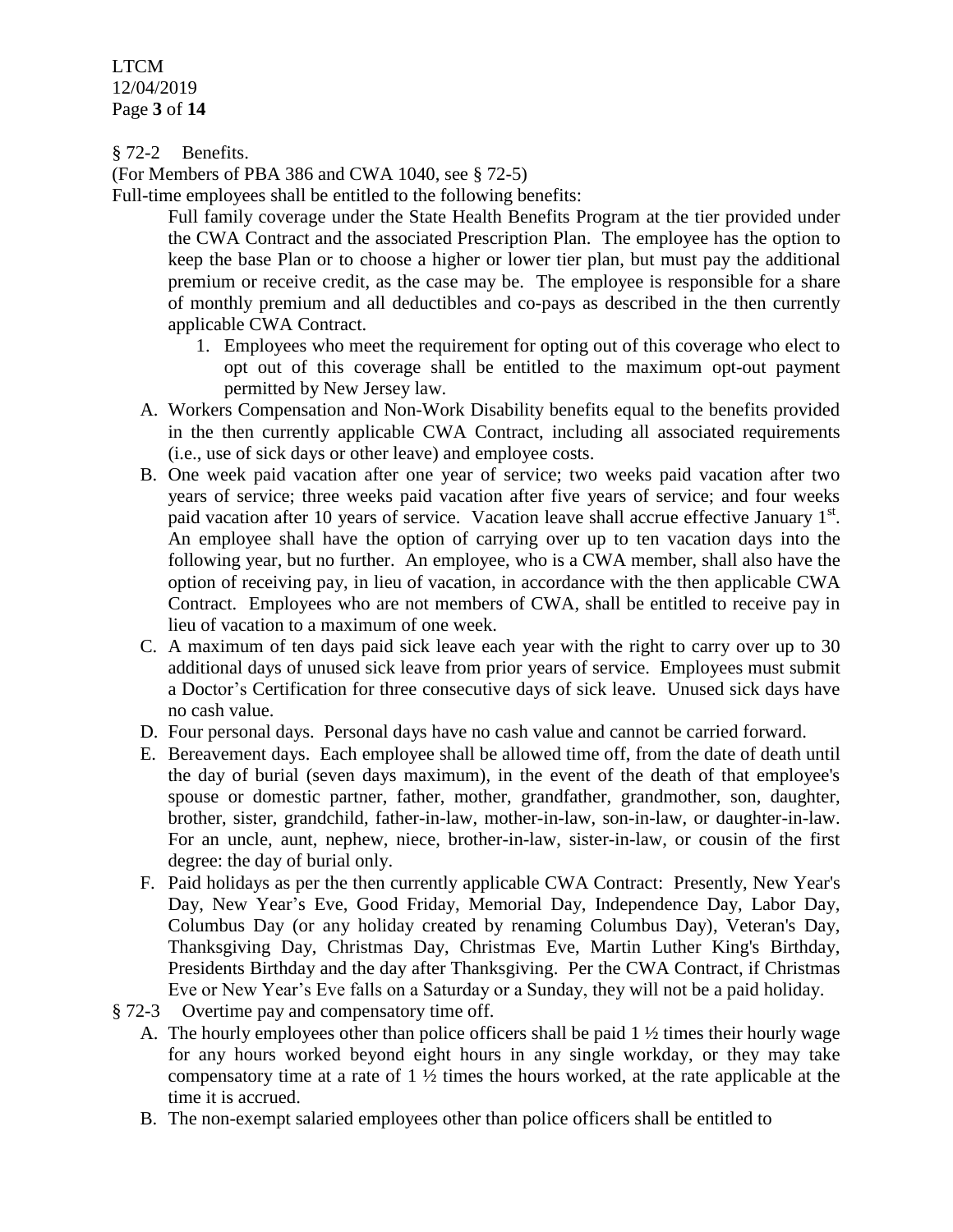LTCM 12/04/2019 Page **4** of **14**

> compensatory time off at the rate of  $1\frac{1}{2}$  times for each qualifying time or shall be paid 1  $\frac{1}{2}$  times at the rate applicable at the time it is accrued, for any hours worked beyond 40 hours during a seven-day week. All accumulated compensatory time must be utilized before March  $31<sup>st</sup>$  of the year following the year the compensatory time is accrued.

§ 72-4 Travel expenses.

With the exception of the Township Attorney and the Township Engineer, all officers and employees shall be paid an amount of money for travel in their own vehicles in connection with their official Township duties. Such amount shall be set at the rate set by the IRS. No travel reimbursement will be paid for travel within Hunterdon County or to or from an employee's residence to a destination within Hunterdon County.

§ 72-5 Collective Bargaining Units.

- A. PBA Local 386. Members of the PBA Local 386 shall be entitled to such benefits that are set forth in the contract between the Township of Lebanon and PBA. Benefits in that contract shall apply to all members of the PBA Local 386.
- B. CWA Local 1040. Members of the CWA Local 1040 shall be entitled to such benefits that are set forth in the contract between the Township of Lebanon and the CWA. Benefits in that contract shall apply to all members of the CWA Local 1040.

§ 72-6 Part-time employees.

All part-time employees shall be entitled to the following benefits:

- A. A paid holiday whenever a regularly scheduled workday coincides with one of the days set forth in § [72-2F.](https://ecode360.com/6916494#6916494)
- B. Sick Leave.
	- 1. Definitions.
		- a. As used in this subsection, the following terms shall have the meanings indicated:

# [PART-TIME EMPLOYEE](https://ecode360.com/34002072#34002072)

A permanent employee that typically works less than 30 hours per week. [SEASONAL EMPLOYEE](https://ecode360.com/34002073#34002073)

An employee that is employed for 120 calendar days or less during the calendar year.

# [SICK LEAVE](https://ecode360.com/34002074#34002074)

Paid leave that may be granted to an employee for any of the reasons set forth in *N.J.S.A.* 34:11D-1:

- 1) Time needed for diagnosis, care or treatment of, or recovery from an employee's mental or physical illness, injury or other adverse health condition, or for preventive medical care for the employee;
- 2) Time needed for the employee to aid or care for a family member of the employee during diagnosis, care, or treatment of, or recovery from, the family member's mental or physical illness, injury or other adverse health condition, or during preventive medical care for the family member;
- 3) Absence necessary due to circumstances resulting from the employee, or a family member of the employee, being a victim of domestic or sexual violence, if the leave is to allow the employee to obtain for the employee or the family member: medical attention needed to recover from physical or psychological injury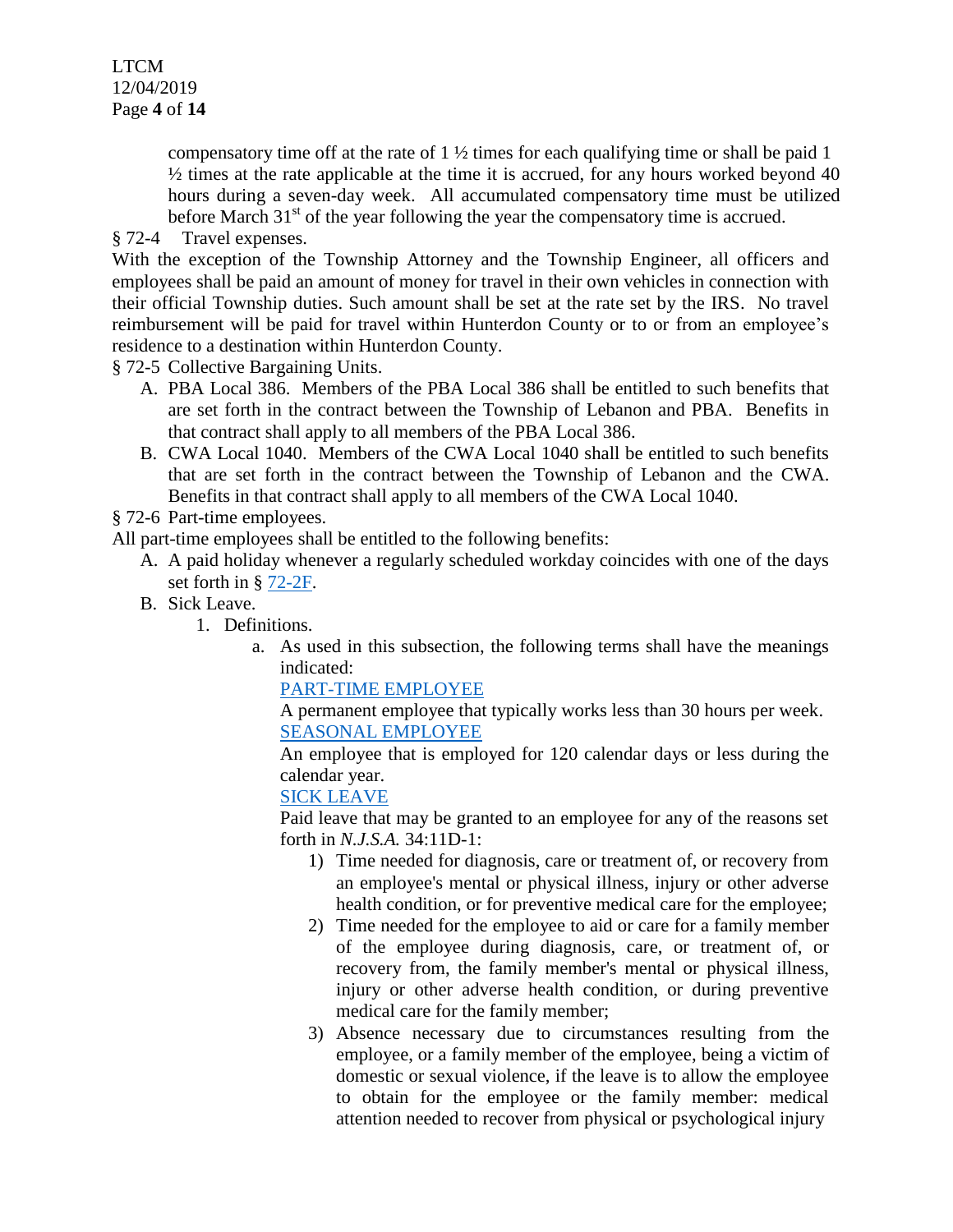# LTCM 12/04/2019 Page **5** of **14**

or disability caused by domestic or sexual violence; services from a designated domestic violence agency or other victim services organization; psychological or other counseling; relocation; or legal services, including obtaining a restraining order or preparing for, or participating in, any civil or criminal legal proceeding related to the domestic or sexual violence;

- 4) Time during which the employee is not able to work because of a closure of the employee's workplace, or the school or place of care of a child of the employee, by order of a public official due to an epidemic or other public health emergency, or because of the issuance by a public health authority of a determination that the presence in the community of the employee, or a member of the employee's family in need of care by the employee, would jeopardize the health of others; or
- 5) Time needed by the employee in connection with a child of the employee to attend a school-related conference, meeting, function or other event requested or required by a school administrator, teacher, or other professional staff member responsible for the child's education, or to attend a meeting regarding care provided to the child in connection with the child's health conditions or disability.
- b. All other definitions set forth in *N.J.S.A.* 34:11D-1 are incorporated herein by reference.
- 2. Part-time employees.
	- a. Part-time employees shall receive one hour of sick leave for every 30 hours worked. Part-time employees not covered by a collective bargaining agreement are eligible for sick leave as set forth herein and to the extent required by *N.J.S.A.* 34:11D-1, et seq. Seasonal employees (i.e., those hired for less than 120 consecutive calendar days in one calendar year) are not eligible for sick leave.
	- b. Existing part-time employees shall begin accruing sick leave time on October 28, 2018, and shall be able to use earned sick time as soon as it is accrued in at least half-day increments. New part-time employees shall be eligible to use earned sick leave beginning on the 120th calendar day after the employee commences employment.
	- c. Part-time employees shall be permitted to carry forward sick leave hours from one benefit year to the next. However, each part-time employee shall not be permitted to accrue, use in one benefit year, or carry forward from one benefit year to the next, more than 40 hours of earned sick leave.
	- d. Part-time employees shall not be entitled to compensation for unused sick time upon retirement. An employee, whether part-time or full-time, who has been terminated or discharged shall not be entitled to payment for unused sick leave. Should an employee voluntarily sever their employment with the Township, or should they be terminated, they shall not receive monetary compensation for any unused sick time that they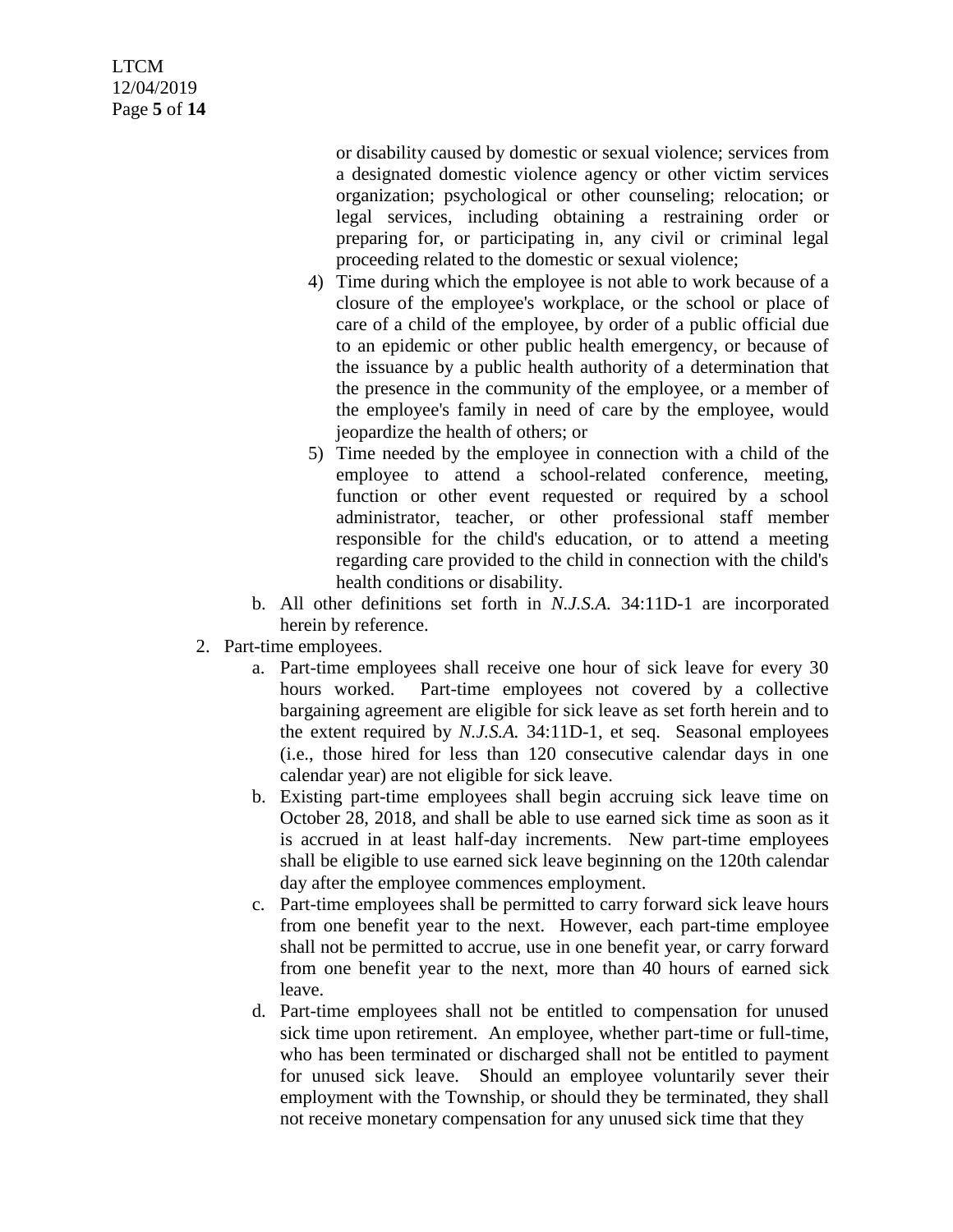LTCM 12/04/2019 Page **6** of **14**

have accrued.

§ 72-7 Effective date of benefits.

The compensation, benefits and reimbursement provisions hereof shall be effective on and after January 1, 1995.

BE IT FURTHER ORDAINED that this amendment shall be effective upon the date of adoption.

## **Introduction – Ordinance 2019-09**

*Motion by Mr. Laul, seconded by Ms. Koehler and carried by unanimous favorable roll call vote, the*  Township Committee approved Ordinance 2019-09, on first reading, as entitled below.

# TOWNSHIP OF LEBANON COUNTY OF HUNTERDON ORDINANCE NO. 2019-09 AN ORDINANCE AMENDING CHAPER 67 OF THE CODE OF THE TOWNSHIP OF LEBANON, COUNTY OF HUNTERDON, STATE OF NEW JERSEY, ENTITLED OPEN SPACE TRUST FUND

#### **Public Hearing to be held on December 18, 2019**

#### **Introduction – Ordinance 2019-10**

*Motion by Ms. Koehler, seconded by Mr. Wunder and carried by unanimous favorable roll call vote,* the Township Committee approved Ordinance 2019-10, on first reading, as entitled below.

## TOWNSHIP OF LEBANON COUNTY OF HUNTERDON ORDINANCE NO. 2019-10

AN ORDINANCE AMENDING THE LAND DEVELOPMENT ORDINANCE FOR THE TOWNSHIP OF LEBANON, COUNTY OF HUNTERDON, STATE OF NEW JERSEY, AND MORE SPECIFICALLY CHAPTER 230 (HIGHLANDS), CHAPTER 330 (LAND SUBDIVISION) AND CHAPTER 400 (ZONING) TO UPDATE STORMWATER MANAGEMENT STANDARDS TO MEET HIGHLANDS PLAN CONFORMANCE.

**Public Hearing to be held on December 18, 2019**

#### **RESOLUTIONS**

## **Resolution No. 94-2019 – Redemption of Tax Sale Certificate**

*Motion by Mr. Laul, seconded by Ms. Koehler and carried by favorable roll call vote, the* Township Committee approved Resolution No. 94-2019 as written below. AYES: Laul, Koehler, McKee, Schmidt ABSTAIN: Wunder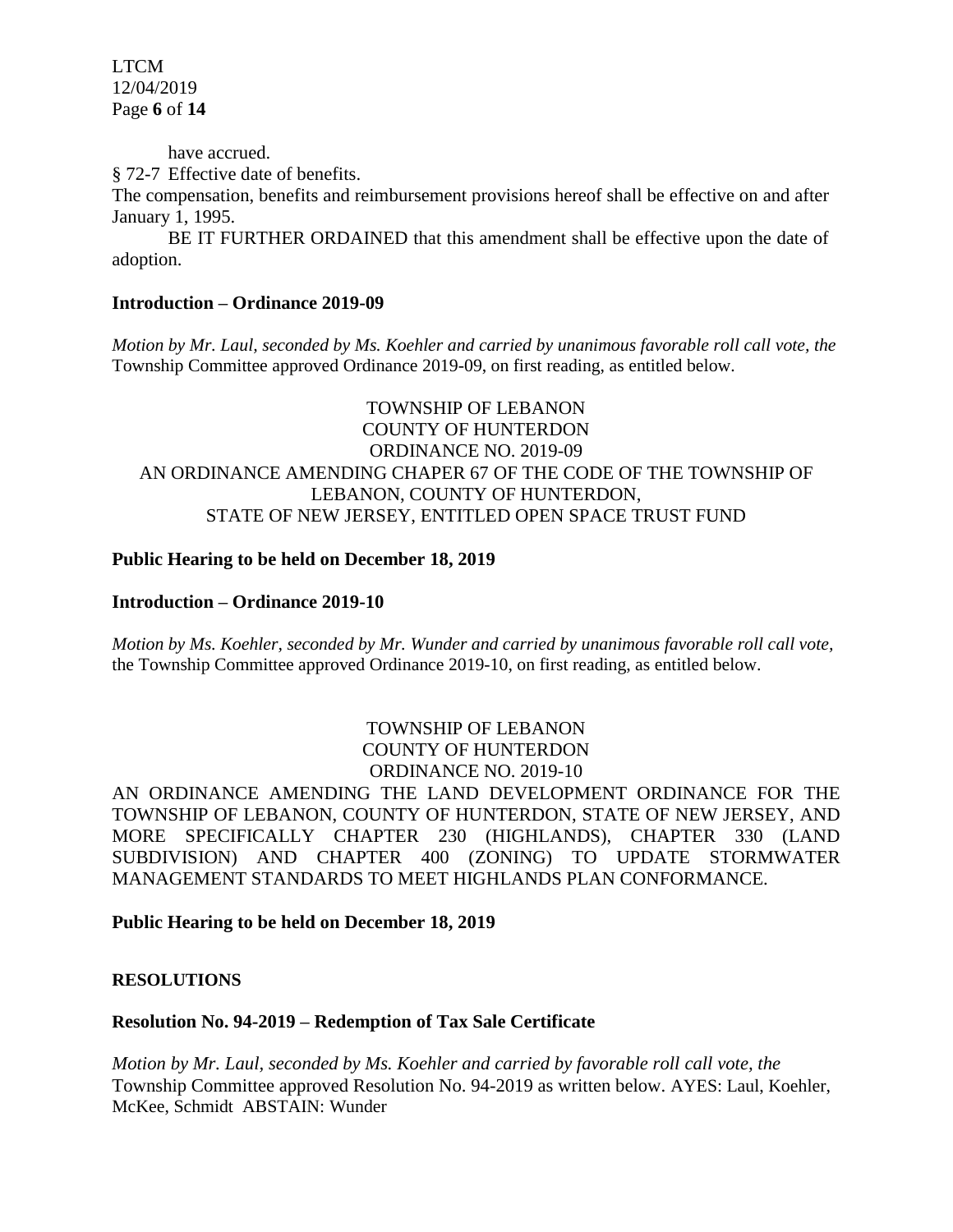## TOWNSHIP OF LEBANON COUNTY OF HUNTERDON STATE OF NEW JERSEY RESOLUTION NO. 94-2019 REDEMPTION OF TAX SALE CERTIFICATE

WHEREAS the Tax Collector did sell a Tax Sale Certificate  $\#201611$  on October  $14<sup>th</sup>$ 2016 to Lebanon Township and,

WHEREAS the amount of \$545.00 has been collected from Laramie Silber, the new owner of this property, known as Block 69 Lot 6, Off Dutch Hill Road, Lebanon Township for the redemption of Tax Sale Certificate #201611,

THEREFORE BE IT RESOLVED that the Treasurer be authorized to prepare and the Mayor, Treasurer and Clerk be authorized to sign a check in the amount of \$545.00.

# **Resolution No. 95-2019 – Open Public Records Act**

*Motion by Mr. Wunder, seconded by Ms. Koehler and carried by unanimous favorable roll call*  vote, the Township Committee approved Resolution No. 95-2019 as written below.

> TOWNSHIP OF LEBANON HUNTERDON COUNTY STATE OF NEW JERSEY RESOLUTION NO. 95-2019

## Resolution Calling for Study Commission to Review the Open Public Records Act

WHEREAS, the Township of Lebanon strongly believes in and supports open transparent government, and that citizens and residents have the right to be informed about the workings of government in order to best participate in a democracy; and

WHEREAS, on January 8, 2002 then Acting Governor DiFrancesco signed into law the Open Public Records Act (OPRA) which mandates that government records shall be available, with limited exceptions, for public access and simplifying the procedures for requesting such specific records; and

WHEREAS, the intent of the law was to provide the public with easy access to government records with an uncomplicated process for obtaining the records and eliminating bureaucratic red tape; and

WHEREAS, over the course of 18 years OPRA has been a positive light, but it has also been fraught with abuse and misuse, and has become an unanticipated financial cost to the taxpayers of New Jersey; and

WHEREAS, Township of Lebanon has labored under a well-intended law that has spiraled out of control, due to the volume and nature of requests, the cost to taxpayers in responding to the requests, and the potential liability in having to pay disproportionate prevailing party attorney's fees should the requests turn into litigated matters, as well as the liability in determining which documents shall be released, with or without redaction, while attempting to maintain individual privacy; and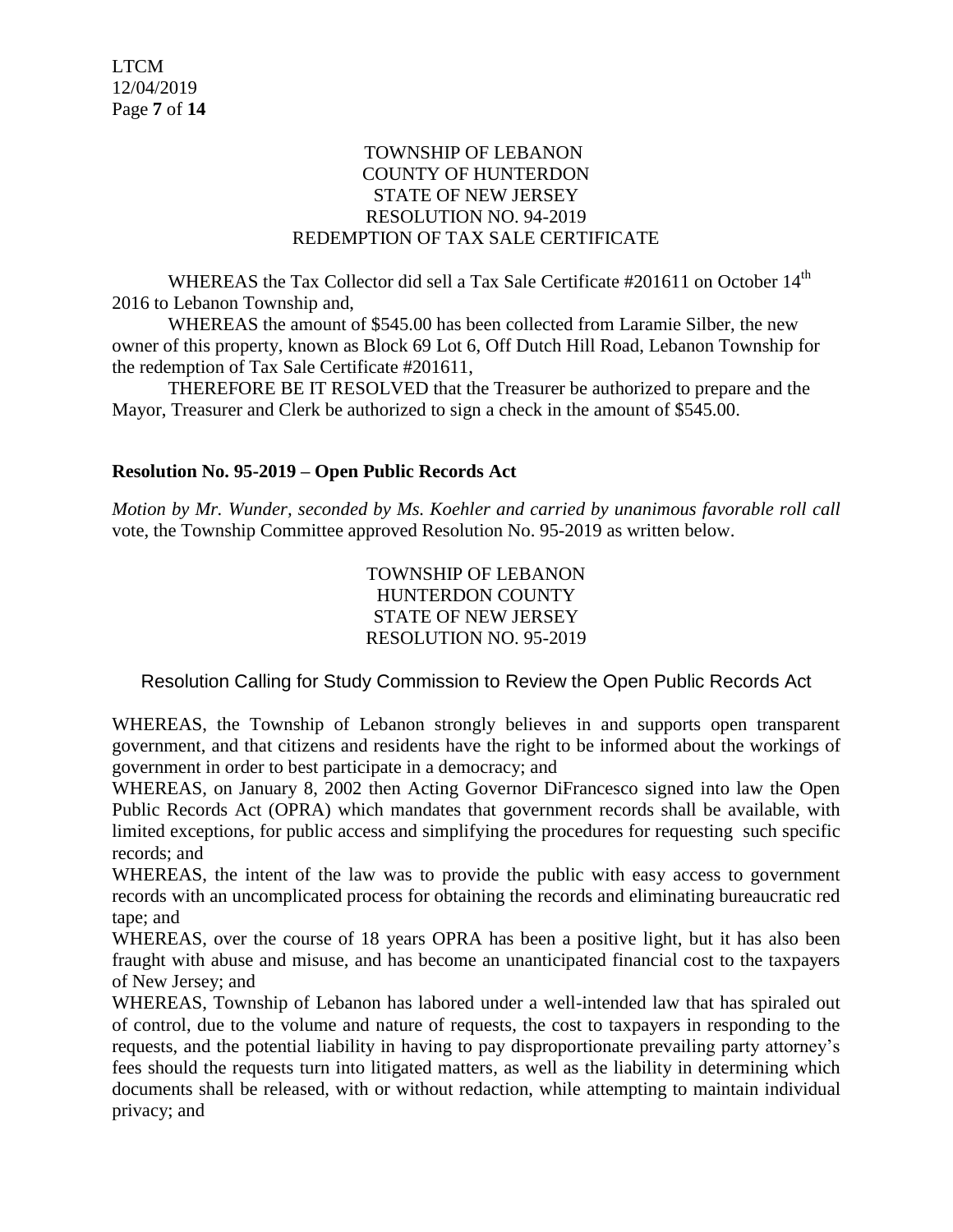LTCM 12/04/2019 Page **8** of **14**

WHEREAS, it is not only the volume of OPRA requests that challenge our resources, but it is also the cost associated with reviewing, retrieving, and processing the OPRA request(s) by public entity personnel and counsel and possibly defending our action(s) before the Government Records Council or in Superior Court; and

WHEREAS, the Township of Lebanon received and responded to 131 OPRA requests in 2017, 121 OPRA requests in 2018, and to date has received and responded to 102 OPRA requests as of September 1, 2019; and

WHEREAS, due to the often conflicting case law and Government Record Council decisions, as well as the unique characteristics of OPRA request, Township of Lebanon must often times rely on the municipal attorney to review certain OPRA requests, resulting in additional fees, and

WHEREAS, with limited exceptions OPRA has not been amended to address the clear and apparent advancement in technology that has changed the way government records are created, stored, and/or transmitted; the various interpretive decisions; privacy concerns; abuse for commercial gain; and/or the ever increasing cost to taxpayers; and

WHEREAS, as the current law approaches its twentieth  $(20<sup>th</sup>)$  anniversary it has outgrown its original intended use and has become ripe for comprehensive review and reform;

NOW, THEREFORE BE IT RESOLVED that the governing body of Township of Lebanon appeals to the legislature to form a Commission comprised of Mayors, Municipal Clerks, Municipal Managers, Attorneys, Police Chiefs, open government advocates, privacy experts, members of the media, citizens and other appropriate stakeholders, to review and examine the effects of OPRA on local government and the needs to be fulfilled by the law, and use the Commission's findings to perform a comprehensive reform of OPRA; and

BE IT FURTHER RESOLVED, that copies of this resolution be forwarded to Assemblyman John DiMaio, Assemblyman Erik Peterson, Senator Mike Doherty, Assembly Speaker Craig Coughlin, Senate President Stephen Sweeney, Senator Weinberg, Executive Director of the Government Records Council, the Governor of the State of New Jersey, the Municipal Clerks Association of New Jersey and New Jersey State League of Municipalities.

# **Resolution No. 96-2019 - Municipal Alliance – Grant Year: 2021**

*Motion by Mr. Laul, seconded by Mr. Wunder and carried by unanimous favorable roll call vote,* the Township Committee approved Resolution No. 96-2019 as written below.

> Township of Lebanon County of Hunterdon State of New Jersey Resolution No. 96-2019 Governor's Council on Alcoholism and Drug Abuse Fiscal Grant Cycle July 2020 - June 2025

## FORM 1B

WHEREAS, the Governor's Council on Alcoholism and Drug Abuse established the Municipal Alliances for the Prevention of Alcoholism and Drug Abuse in 1989 to educate and engage residents, local government and law enforcement officials, schools, nonprofit organizations, the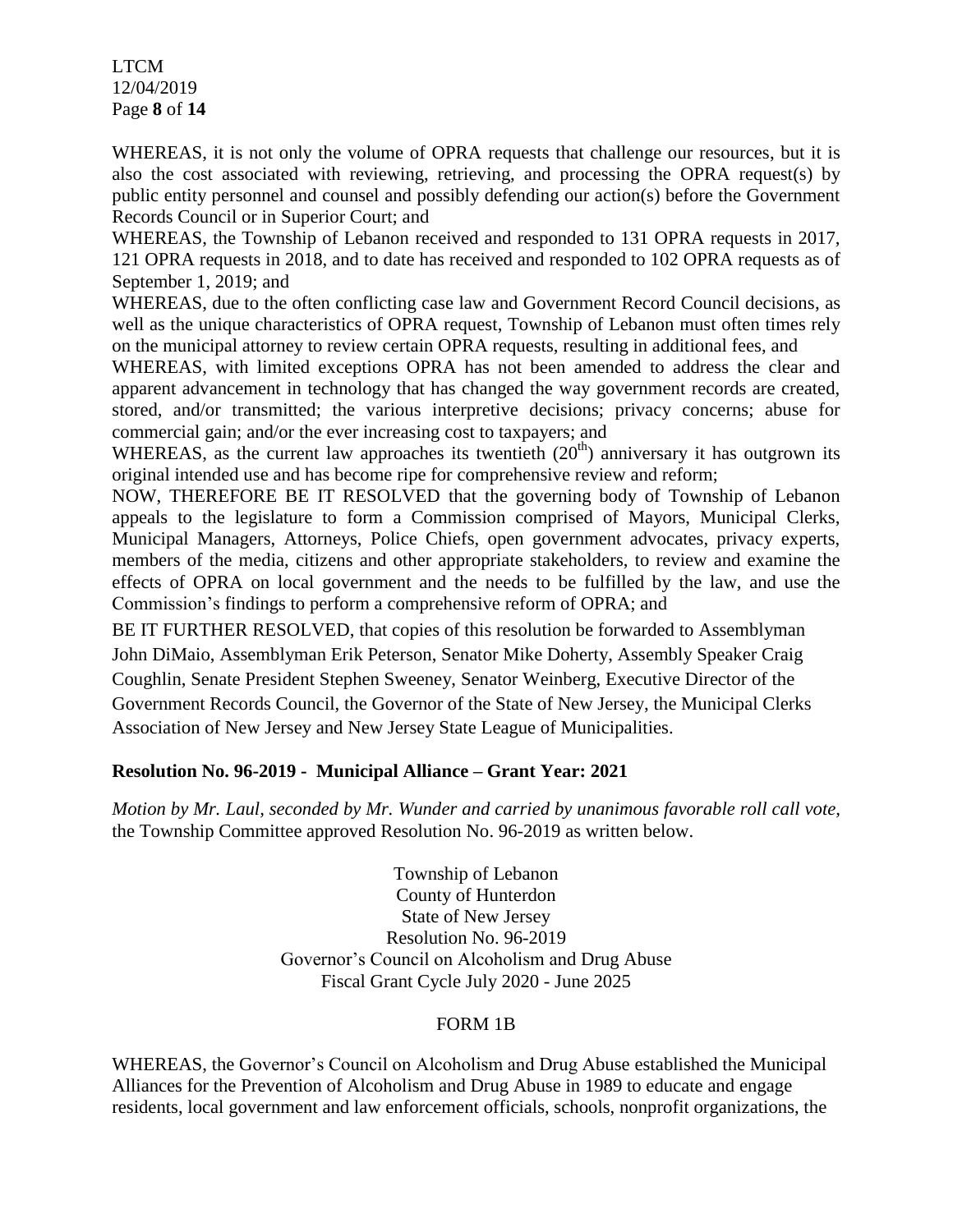LTCM 12/04/2019 Page **9** of **14**

faith community, parents, youth and other allies in efforts to prevent alcoholism and drug abuse in communities throughout New Jersey.

WHEREAS, The Township Council of the Township of Lebanon, County of Hunterdon, State of New Jersey recognizes that the abuse of alcohol and drugs is a serious problem in our society amongst persons of all ages; and therefore, has an established Municipal Alliance Committee; and,

WHEREAS, the Township Council further recognizes that it is incumbent upon not only public officials but upon the entire community to take action to prevent such abuses in our community; and,

WHEREAS, the Township Council has applied for funding to the Governor's Council on Alcoholism and Drug Abuse through the County of Hunterdon;

NOW, THEREFORE, BE IT RESOLVED by the Township of Lebanon, County of Hunterdon, State of New Jersey hereby recognizes the following:

1. The Township Council does hereby authorize submission of a strategic plan for the Voorhees Municipal Alliance grant for fiscal year 2021 in the amount of:

| <b>DEDR</b> | 18,206.00   |
|-------------|-------------|
| Cash Match  | 4,551.50    |
| $In-Kind$   | \$13,654.50 |

- 2. The Township Council acknowledges the terms and conditions for administering the Municipal Alliance grant, including the administrative compliance and audit requirements.
- 3. The Township Council further acknowledges that the Hunterdon County Educational Services Commission shall act as Fiscal Agent to all Hunterdon County Municipal Alliance Consortiums to provide a streamlined process for the reimbursement of expenditures.

# **Resolution No. 97-2019 – Appointing a Risk Management Consultant**

*Motion by Mr. McKee, seconded by Mr. Laul and carried by unanimous favorable roll call vote,* the Township Committee approved Resolution No. 97-2019 as written below.

> TOWNSHIP OF LEBANON COUNTY OF HUNTERDON STATE OF NEW JERSEY RESOLUTION NO. 97-2019 STATEWIDE INSURANCE FUND

## RESOLUTION APPOINTING RISK MANAGEMENT CONSULTANT

WHEREAS, the Township of Lebanon (hereinafter "LOCAL UNIT") has joined the Statewide Insurance Fund (hereinafter "FUND"), a joint insurance fund as defined in N.J.S.A. 40A:10-36 *et seq*.; and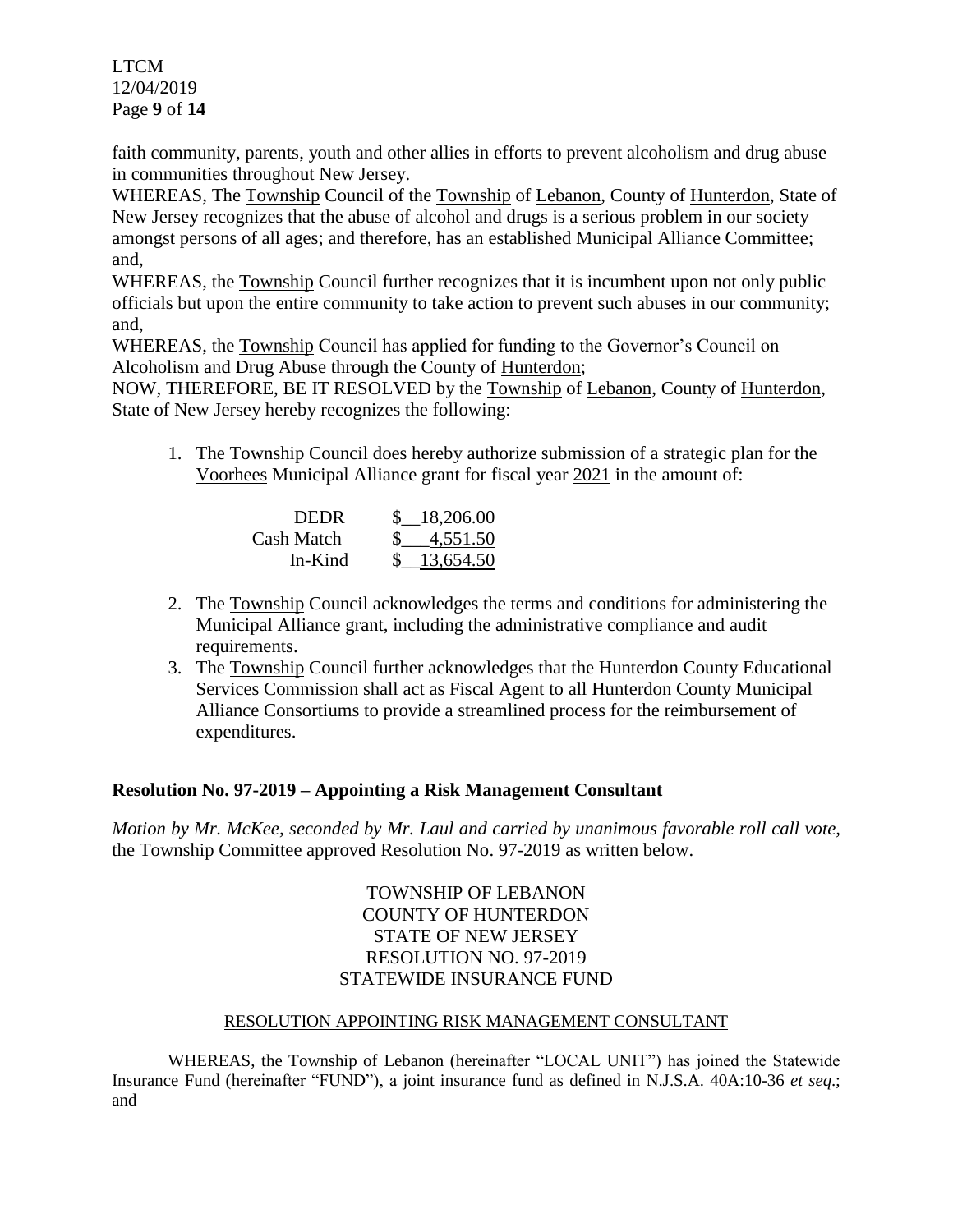LTCM 12/04/2019 Page **10** of **14**

WHEREAS, the Bylaws require participating members to appoint a Risk Management Consultant, as those positions are defined in the Bylaws, if requested to do so by the FUND; and

WHEREAS, the Local Unit has complied with relevant law with regard to the appointment of a Risk Management Consultant

WHEREAS, the FUND has requested its members to appoint individuals or entities to that position; and

NOW, THEREFORE, BE IT RESOLVED by the governing body of the Township of Lebanon, in the County of Hunterdon and State of New Jersey, as follows:

- 1. Township of Lebanon hereby appoints Groendyke Associates as its local Risk Management Consultant.
- 2. The Mayor, Township Clerk and Risk Management Consultant are hereby authorized to execute the Risk Management Consultant's Agreement for the fund year **2020** in the form attached hereto.

### **Resolution No. 98-2019 – Appointing a Fund Commissioner**

*Motion by Mr. Laul, seconded by Ms. Koehler carried by unanimous favorable roll call vote, the* Township Committee approved Resolution No. 98-2019 as written below.

## STATE OF NEW JERSEY COUNTY OF HUNTERDON TOWNSHIP OF LEBANON RESOLUTION NO. 98-2019 APPOINT FUND COMMISSIONER

WHEREAS, the Township of Lebanon (hereinafter "Local Unit") is a member of the Statewide Insurance fund (hereinafter "Fund"), a joint insurance fund as defined in N.J.S.A. 40A:10-36 *et seq*.; and

WHEREAS, the Fund's Bylaws require participating members to appoint a Fund Commissioner;

NOW, THEREFORE, BE IT RESOLVED by the governing body of the Township of Lebanon that James Barberio is hereby appointed as the Fund Commissioner for the Local Unit for the 2020 year; and

BE IT FURTHER RESOLVED that Karen Sandorse is hereby appointed as the Alternate Fund Commissioner for the Local Unit for the 2020 year; and

BE IT FURTHER RESOLVED that the Local Unit's Fund Commissioner is authorized and directed to execute all such documents as required by the Fund.

#### **OLD BUSINESS**

#### **DPW Floor Progress**

Ms. Koehler stated that the DPW floor has been resurfaced and the defects have been repaired. The water flows properly to the drains, the floor has been sealed and the trucks have been on it. The project is 100% complete. Ms. Koehler noted that A-Tech Concrete was a pleasure to work with.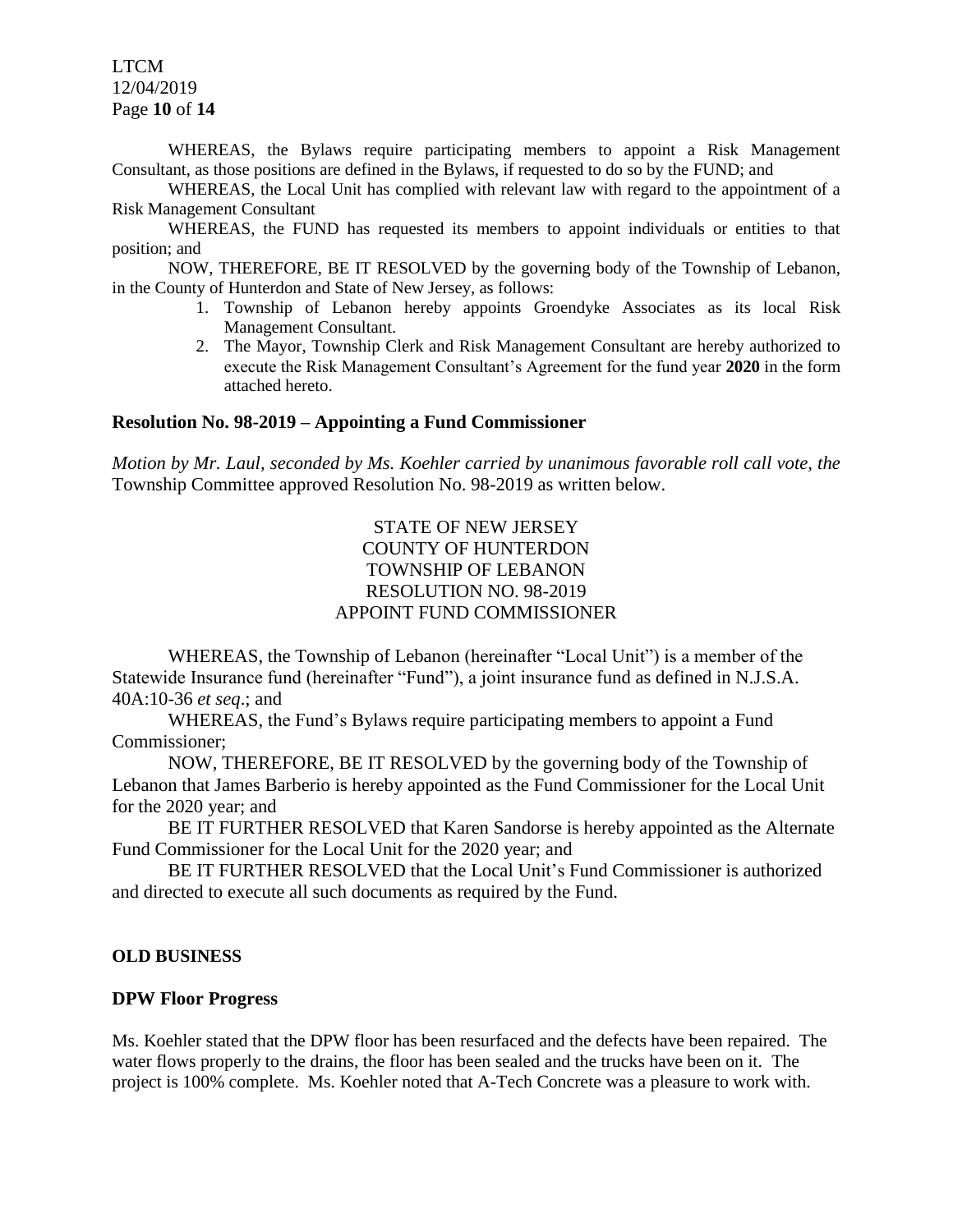LTCM 12/04/2019 Page **11** of **14**

### **Library Storm Water**

Mr. Wunder asked what the status is of the stormwater issue at the Library. Mayor Schmidt informed Mr. Wunder that the survey has been done and the DEP Permit application is in the process. Mayor Schmidt noted that in amending the Stormwater Ordinance it will enable the Township to receive Highlands funding for the preparation work for the project.

## **ADMINISTRATOR UPDATE**

Mr. Barberio stated that the Clerk has received a Resolution from Holland Township to extend the QPA Shared Services Agreement in 2020.

Mr. Barberio stated that, regarding Aqua America and Pine Ridge Road snow removal, he spoke to the Project Manager for Aqua and was notified that they are not interested in snow removal services being provided by the Township. Mr. Barberio was notified by Aqua that they have an agreement with Little Brook Lane for the work. Mr. Barberio said that the Township is in the midst of finalizing the contract with Homestead and he will be reaching out to Aqua again.

Mr. Barberio said that he reviewed the proposed collective bargaining agreement with PBA Local 386 and will be speaking to the subcommittee about it.

Mr. Barberio is working on a purchasing manual for the Township

Mr. Barberio said that he has created a Request for Proposal Boilerplate package for the Township.

Mr. Barberio informed the Committee that, as Fund Commissioner, he will be working on a Policy and Procedure manual for the Township.

#### **NEW BUSINESS**

There was no new business.

## **PRESENTATION OF VOUCHERS**

Committee Members provided a description of vouchers exceeding \$1000.00.

*Motion by Mr. Laul, seconded by Ms. Koehler and carried by unanimous favorable roll call vote, the* Township Committee approved the December 18, 2019 bill list in the amount \$1,001,135.87.

#### **CORRESPONDENCE**

- a. LTEOS October 7, 2019 Meeting Minutes
- b. Recreation Commission October 3, 2019 Meeting Minutes
- c. Tax Collector's Report for the Month of October 2019
- d. ZBA Board Secretary Memo 2020 Appointment Recommendations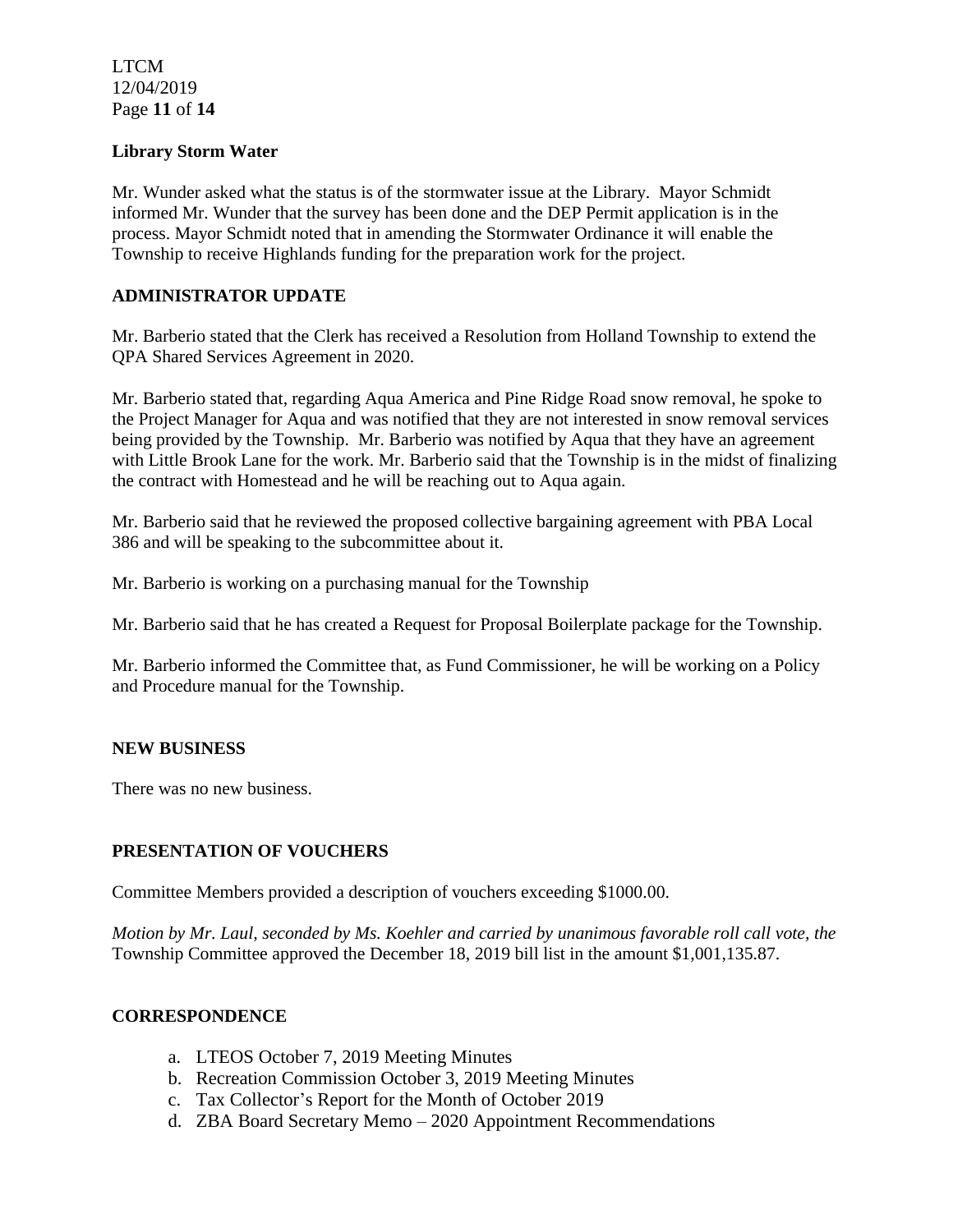- e. Curator's Report
- f. New Jersey DOT Notice of Municipal Aid Program Award Hollow Road Beam Guide Rail Replacement Project
- g. Jennifer Dillard- Appreciation Letter
- h. Storage Container appreciation letter Zoning Officer.

# **PUBLIC COMMENTS**

*Motion by Mr. Laul, seconded by Mr. McKee and carried by unanimous favorable roll call vote, the* Township Committee opened the Public Comment portion of the meeting at 8:19 p.m.

Ms. Jean Lange informed the Committee of the concerns she has with the property revaluation. Mayor Schmidt informed Ms. Lange that the Revaluation is ordered by the County and State and that the Township has no jurisdiction over the process; however, he will forward her concerns on to the appropriate party.

*Motion by Ms. Koehler seconded by Mr. Laul and carried by unanimous favorable roll call vote, the* Township Committee closed the public comment portion of the meeting at 8:34 p.m.

## **EXECUTIVE SESSION - Resolution No. 99-2019**

*Motion by Mr. Laul, seconded by Ms. Koehler and carried by unanimous favorable roll call vote, the* Township Committee approved Resolution No. 99-2019 and convened in executive session at 8:35 p.m. It is not anticipated that action will be taken.

# **TOWNSHIP OF LEBANON COUNTY OF HUNTERDON STATE OF NEW JERSEY RESOLUTION NO. 99-2019**

# **RESOLUTION AUTHORIZING EXECUTIVE SESSION**

**WHEREAS**, the Open Public Meetings Act; *N.J.S.A.* 10:4-6 *et seq*., declares it to be the public policy of the State to insure the right of citizens to have adequate advance notice of and the right to attend meetings of public bodies at which business affecting the public is discussed or acted upon; and

**WHEREAS**, the Open Public Meetings Act also recognizes exceptions to the right of the public to attend portions of such meetings; and

**WHEREAS**, the Mayor and Committee find it necessary to conduct an executive session closed to the public as permitted by the *N.J.S.A*. 40:4-12; and

**WHEREAS**, the Mayor and Committee will reconvene in public session at the conclusion of the executive session;

**NOW, THEREFORE, BE IT RESOLVED** by the Mayor and Committee of the Township of Lebanon, County of Hunterdon, State of New Jersey that they will conduct an executive session to discuss the following topic(s) as permitted by *N.J.S.A*. 40:4-12: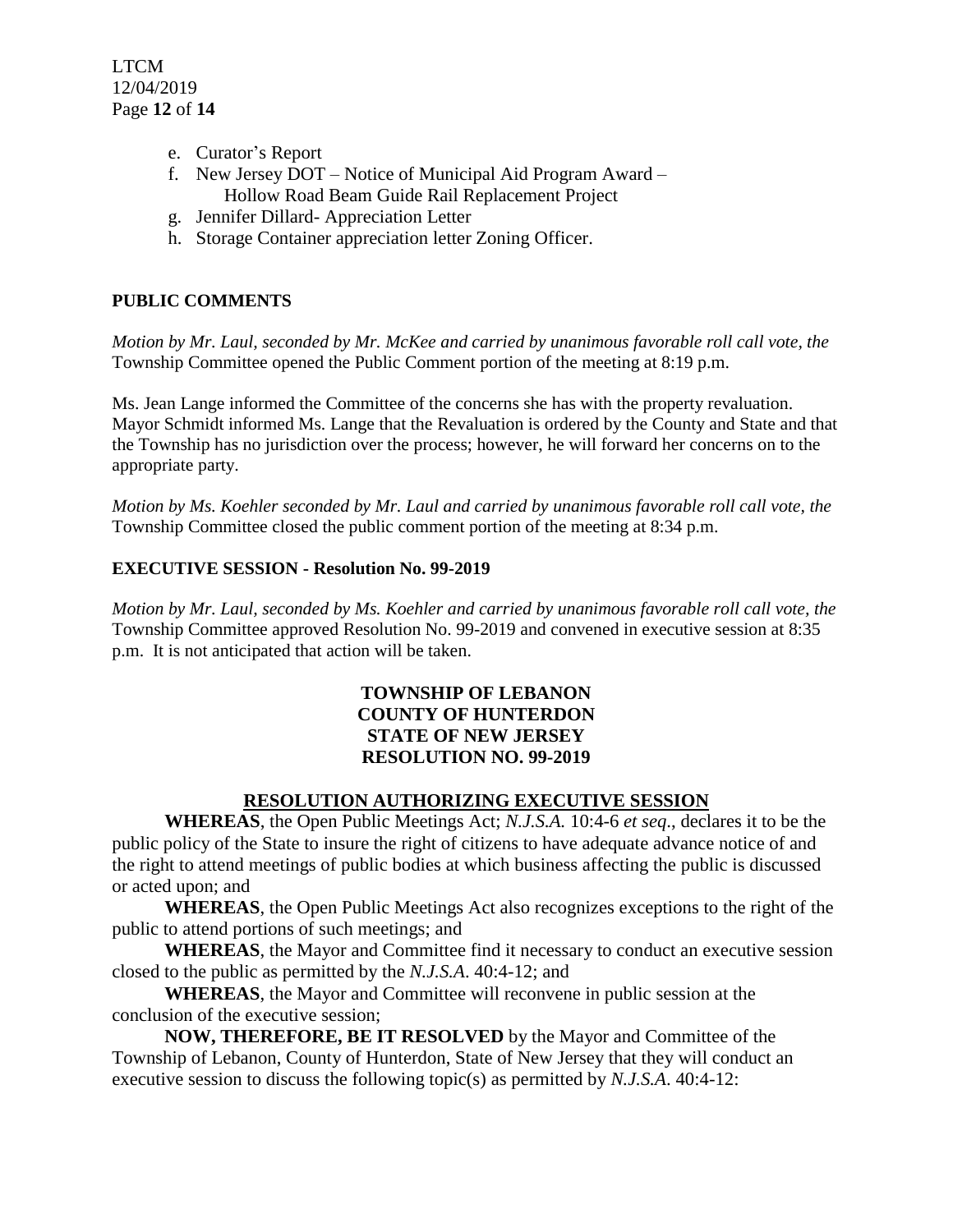### LTCM 12/04/2019 Page **13** of **14**

\_\_\_\_\_\_A matter which Federal Law, State Statute or Rule of Court requires be kept confidential or excluded from discussion in public (Provision relied upon:

\_\_\_\_\_\_A matter where the release of information would impair a right to receive funds from the federal government;

\_\_\_\_\_\_A matter whose disclosure would constitute an unwarranted invasion of individual privacy;

 $\_\_\_X\_\_A$  collective bargaining agreement, or the terms and conditions thereof (Specify contract: \_\_\_\_\_\_\_\_\_\_\_\_\_\_\_\_\_\_\_\_\_\_\_\_\_\_\_\_\_\_\_\_\_\_\_\_\_\_\_\_\_\_\_); **PBA Local 386 and CWA** 

#### **Local 1040**

A matter involving the purpose, lease or acquisition of real property with public funds, the setting of bank rates or investment of public funds where it could adversely affect the public interest if discussion of such matters were disclosed; Real Estate Acquisitions

Tactics and techniques utilized in protecting the safety and property of the public provided that their disclosure could impair such protection;

\_\_\_\_\_\_Investigations of violations or possible violations of the law;

 $\qquad \qquad ; \qquad$ 

Pending or anticipated litigation or contract negotiation in which the public body is or may become a party; (The general nature of the litigation or contract negotiations is:

\_\_\_Professional Service Contracts\_\_\_\_\_\_. The public disclosure of such information at this time would have a potentially negative impact on the municipality's position in the litigation or negotiation; therefore this information will be withheld until such time as the matter is concluded or the potential for negative impact no longer exists.)

 Matters falling within the attorney-client privilege, to the extent that confidentiality is required in order for the attorney to exercise his or her ethical duties as a lawyer; (The general nature of the matter is:  $OR$  the public disclosure of such information at this time would have a potentially negative impact on the municipality's position with respect to the matter being discussed; therefore this information will be withheld until such time as the matter is concluded or the potential for negative impact no longer exists.*)*; X Matters involving the employment, appointment, termination of employment, terms and conditions of employment, evaluation of the performance, promotion or disciplining of any specific prospective or current public officer or employee of the public body, where all

individual employees or appointees whose rights could be adversely affected have not requested in writing that the matter(s) be discussed at a public meeting; (The employee(s) and/or general nature of discussion is: **Police Chief, Retiring Police Chief, DPW Manager, Township Clerk** \_\_\_\_\_\_Union Contract\_\_\_\_\_\_\_\_\_ the public disclosure of such information at this time would violate the employee(s) privacy rights; therefore this information will be withheld until such time as the matter is concluded or the threat to privacy rights no longer exists.;

Deliberation occurring after a public hearing that may result in the imposition of a specific civil penalty or loss of a license or permit;

**BE IT FURTHER RESOLVED** that the Mayor and Committee hereby declare that their discussion of the subject(s) identified above may be made public at a time when the Township Attorney advises them that the disclosure of the discussion will not detrimentally affect any right, interest or duty of the Township or any other entity with respect to said discussion. **BE IT FURTHER RESOLVED** that the Mayor and Committee, for the reasons set forth above, hereby declare that the public is excluded from the portion of the meeting during which the above discussion shall take place.